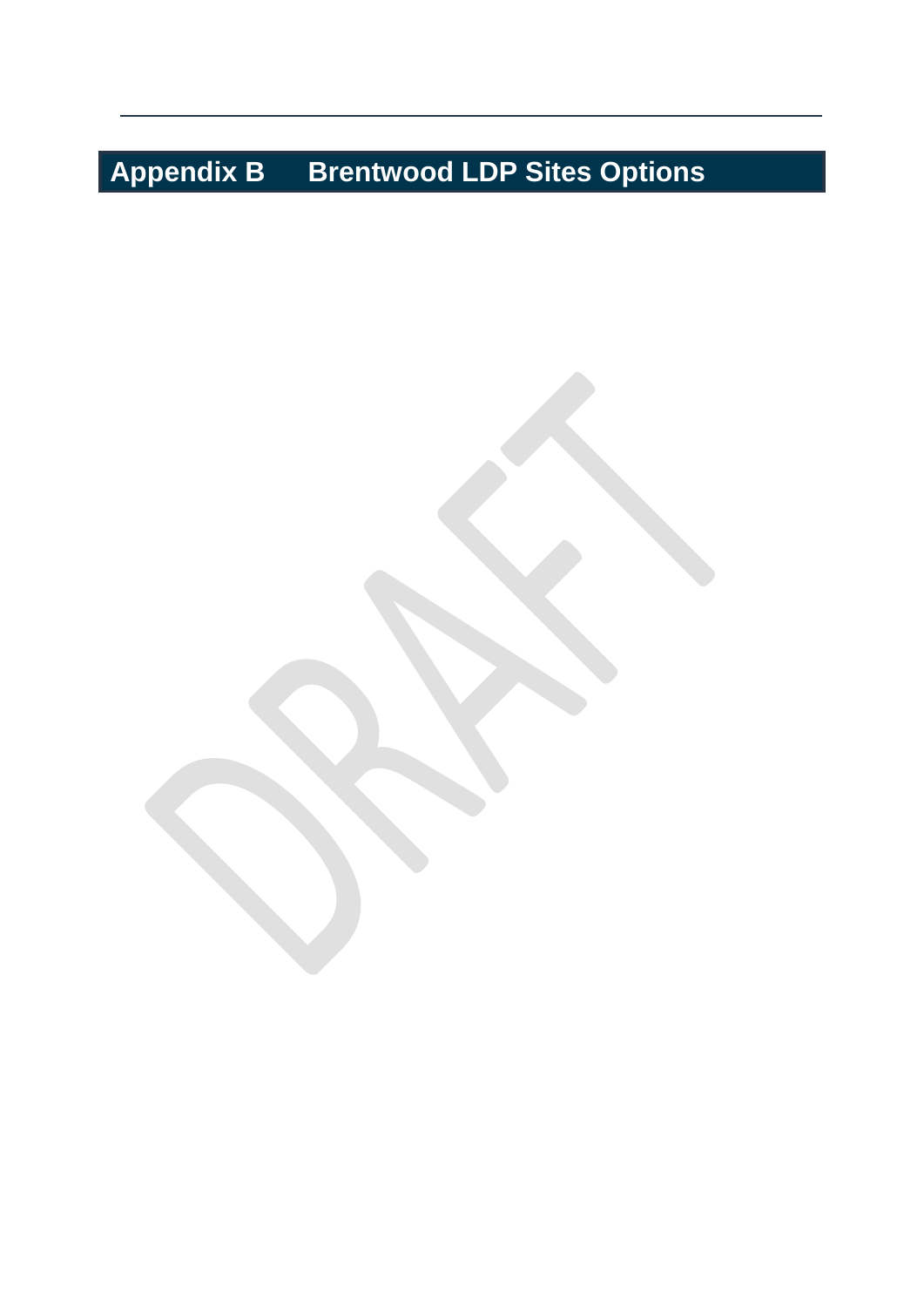| Sites in the Urban<br><b>Area (Brownfield)</b> | <b>Georges Court, Brentwood</b>                                                    | Land north of Highwood Close including St                                | <b>Wates Way Industrial</b><br>Estate, Ongar Road,<br><b>Brentwood</b>                                                               | <b>Essex County Fire</b><br>Brigade HQ, Rayleigh<br>Road, Brentwood | <b>Essex Way, Warley</b>                    |                                                                                                       | <b>West Horndon</b>                                                               | Warley Training Centre, West and East Horndon Industrial Estates, Childerditch Lane and Station Road, Westbury Road, | Westbury Road Car Park, Chatham Way/Crown<br>Brentwood | <b>Street Car Park,</b><br><b>Brentwood</b> | Land at Bell Mead,<br>Ingatestone | Council Depot, The Drive, Ingleton House, Stock<br>Warley | Lane, Ingatestone | Victoria Court, Victoria<br>Road, Brentwood | <b>Baytree Centre,</b><br>Brentwood |                 | Land at Priests Lane (east and west) Brentwood |
|------------------------------------------------|------------------------------------------------------------------------------------|--------------------------------------------------------------------------|--------------------------------------------------------------------------------------------------------------------------------------|---------------------------------------------------------------------|---------------------------------------------|-------------------------------------------------------------------------------------------------------|-----------------------------------------------------------------------------------|----------------------------------------------------------------------------------------------------------------------|--------------------------------------------------------|---------------------------------------------|-----------------------------------|-----------------------------------------------------------|-------------------|---------------------------------------------|-------------------------------------|-----------------|------------------------------------------------|
| Site ref                                       | 001A                                                                               | 001B                                                                     | 003                                                                                                                                  | 005                                                                 | 013B                                        | 020                                                                                                   | 021                                                                               | 152                                                                                                                  |                                                        | 040                                         | 042                               |                                                           |                   | 099                                         | 100                                 |                 |                                                |
| Site size (ha)                                 | 0.47                                                                               | 0.81                                                                     | 0.96                                                                                                                                 | 1.26                                                                | 0.66                                        | 6.39                                                                                                  | 9.84                                                                              | 0.83                                                                                                                 | 0.27                                                   | 0.33                                        | 0.22                              | .71                                                       | 0.26              | 0.5                                         | 1.34                                | 4.45            |                                                |
| <b>Grid Reference</b>                          | 558646 / 194725                                                                    | 558590 / 196648                                                          | 559598 / 194116                                                                                                                      | 562123 / 195021                                                     | 559175 / 191820                             | 561696 / 188031                                                                                       | 562121 / 188152                                                                   | 562314 / 188207                                                                                                      | 559129 / 193612                                        | 559332 / 193635                             | 565008 / 199395                   | 559493 / 191716                                           | 565263 / 199655   | 559106 / 192973                             | 559487 / 193693                     | 560780 / 193619 | 560667 / 193521                                |
| <b>Proposed Use</b>                            | Housing                                                                            | Housing                                                                  | Housing led Mixed-Use                                                                                                                | lousing                                                             | Housing                                     |                                                                                                       | Housing led Mixed-Use                                                             |                                                                                                                      | Housing                                                | Housing                                     | Housing                           | Housing                                                   | Housing           | Housing                                     | Housing led Mixed-Use               |                 | Housing with open space/sport                  |
| <b>Approximate Dwellings</b>                   | 20                                                                                 | 32                                                                       |                                                                                                                                      |                                                                     |                                             | 192                                                                                                   | 295                                                                               |                                                                                                                      |                                                        |                                             |                                   |                                                           |                   |                                             | 200                                 | 104             |                                                |
| <b>Density</b>                                 | 41dph                                                                              | 41dph                                                                    | 83dph                                                                                                                                | 40dph                                                               | 40dph                                       | 30dph                                                                                                 | 30dph                                                                             | 30dph                                                                                                                | 81dph                                                  | 79dph                                       | 73dph                             | 40dph                                                     | 38dph             | 80dph                                       | 149dph                              |                 | 96dph                                          |
| <b>Phasing Estimate</b>                        | 5-10 Years                                                                         | 5-10 Years                                                               | 0-5 Years                                                                                                                            | 5-10 Years                                                          | 0-5 Years                                   | 5-10 Years                                                                                            | 5-10 Years                                                                        | 5-10 Years                                                                                                           | 5-10 Years                                             | 5-10 Years                                  | 0-5 Years                         | 5-10 Years                                                | 5-10 Years        | 5-10 Years                                  | 5-15 Years                          | 5-10 Years      | 5-10 Years                                     |
| A12 Urban<br><b>Extensions</b>                 | Sow & Grow Nursery,<br><b>Ongar Road, Pilgrims</b><br>Hatch<br>010                 | Land at Honeypot Lane, Land east of Nags Head<br><b>Brentwood</b><br>022 | Lane, Brentwood<br>032                                                                                                               |                                                                     | Officer's Meadow, Alexander Lane, Shenfield | <b>Land off Doddinghurst</b><br>Road, either side of A12, bounded by Roman<br><b>Brentwood</b><br>023 | Land adjacent to<br>Ingatestone by-pass (part Ingatestone Garden<br>Road)<br>079A | Centre, Roman Road,<br>Ingatestone<br>128                                                                            |                                                        |                                             |                                   |                                                           |                   |                                             |                                     |                 |                                                |
| Site ref<br>Site size (ha)                     | 12                                                                                 | 10.9                                                                     |                                                                                                                                      | 20.4                                                                | 235<br>14                                   |                                                                                                       | 1.39                                                                              | 3.25                                                                                                                 |                                                        |                                             |                                   |                                                           |                   |                                             |                                     |                 |                                                |
| <b>Grid Reference</b>                          | 558089 / 194859                                                                    | 558225 / 193655                                                          | 557487 / 192523                                                                                                                      | 561863 / 196140                                                     | 561760 / 195800                             | 558980 / 194951                                                                                       | 563990 / 198710                                                                   | 563757 / 198174                                                                                                      |                                                        |                                             |                                   |                                                           |                   |                                             |                                     |                 |                                                |
| <b>Proposed Use</b>                            | Housing                                                                            | Housing                                                                  | Housing                                                                                                                              |                                                                     | Housing                                     | Housing                                                                                               | Housing                                                                           | Housing                                                                                                              |                                                        |                                             |                                   |                                                           |                   |                                             |                                     |                 |                                                |
| <b>Approximate Dwellings</b>                   | 37                                                                                 | 150                                                                      | 130                                                                                                                                  |                                                                     | 500                                         | 250                                                                                                   | 42                                                                                |                                                                                                                      |                                                        |                                             |                                   |                                                           |                   |                                             |                                     |                 |                                                |
| <b>Density</b>                                 | 31dph                                                                              | 14dph                                                                    | 22dph                                                                                                                                |                                                                     | 23dph                                       | 35dph                                                                                                 | 30dph                                                                             | 30dph                                                                                                                |                                                        |                                             |                                   |                                                           |                   |                                             |                                     |                 |                                                |
| Timeframes/Phasing                             | 0-5 Years                                                                          | 0-5 Years                                                                | 0-5 Years                                                                                                                            |                                                                     | 0-5 Years                                   | 5-10 Years                                                                                            | 0-5 Years                                                                         | 5-10 Years                                                                                                           |                                                        |                                             |                                   |                                                           |                   |                                             |                                     |                 |                                                |
|                                                |                                                                                    |                                                                          |                                                                                                                                      |                                                                     |                                             |                                                                                                       |                                                                                   |                                                                                                                      |                                                        |                                             |                                   |                                                           |                   |                                             |                                     |                 |                                                |
| <b>Strategic</b>                               |                                                                                    |                                                                          |                                                                                                                                      |                                                                     |                                             |                                                                                                       |                                                                                   |                                                                                                                      |                                                        |                                             |                                   |                                                           |                   |                                             |                                     |                 |                                                |
| <b>Allocations</b>                             | <b>Dunton Hills Garden Village</b>                                                 |                                                                          |                                                                                                                                      |                                                                     |                                             |                                                                                                       |                                                                                   |                                                                                                                      |                                                        |                                             |                                   |                                                           |                   |                                             |                                     |                 |                                                |
| Site ref                                       | 200                                                                                |                                                                          |                                                                                                                                      |                                                                     |                                             |                                                                                                       |                                                                                   |                                                                                                                      |                                                        |                                             |                                   |                                                           |                   |                                             |                                     |                 |                                                |
| Site size (ha)                                 | 237.49                                                                             |                                                                          |                                                                                                                                      |                                                                     |                                             |                                                                                                       |                                                                                   |                                                                                                                      |                                                        |                                             |                                   |                                                           |                   |                                             |                                     |                 |                                                |
| <b>Grid Reference</b>                          | 564297 / 188694                                                                    |                                                                          |                                                                                                                                      |                                                                     |                                             |                                                                                                       |                                                                                   |                                                                                                                      |                                                        |                                             |                                   |                                                           |                   |                                             |                                     |                 |                                                |
| <b>Proposed Use</b>                            | Mixed-use                                                                          |                                                                          |                                                                                                                                      |                                                                     |                                             |                                                                                                       |                                                                                   |                                                                                                                      |                                                        |                                             |                                   |                                                           |                   |                                             |                                     |                 |                                                |
| <b>Approximate Dwellings</b>                   | 2500                                                                               |                                                                          |                                                                                                                                      |                                                                     |                                             |                                                                                                       |                                                                                   |                                                                                                                      |                                                        |                                             |                                   |                                                           |                   |                                             |                                     |                 |                                                |
| <b>Density</b>                                 | 30dph                                                                              |                                                                          |                                                                                                                                      |                                                                     |                                             |                                                                                                       |                                                                                   |                                                                                                                      |                                                        |                                             |                                   |                                                           |                   |                                             |                                     |                 |                                                |
| Timeframes/Phasing                             | 5-15 Years                                                                         |                                                                          |                                                                                                                                      |                                                                     |                                             |                                                                                                       |                                                                                   |                                                                                                                      |                                                        |                                             |                                   |                                                           |                   |                                             |                                     |                 |                                                |
|                                                |                                                                                    |                                                                          |                                                                                                                                      |                                                                     |                                             |                                                                                                       |                                                                                   |                                                                                                                      |                                                        |                                             |                                   |                                                           |                   |                                             |                                     |                 |                                                |
| <b>Employment Sites</b><br>Site ref            | Land adjacent to<br>Ingatestone by-pass (part<br>bounded by Roman<br>Road)<br>079C | 101A                                                                     | Land at Codham Hall (including M25 Works Site at Childerditch Industrial Fintire Land East of A128,<br>A127/M25 junction 29)<br>101B | Estate<br>112D                                                      | south of A127                               |                                                                                                       |                                                                                   |                                                                                                                      |                                                        |                                             |                                   |                                                           |                   |                                             |                                     |                 |                                                |
| Site size (ha)                                 | 2.06                                                                               | 23.41                                                                    | 4.04                                                                                                                                 | 2.34                                                                | 200                                         |                                                                                                       |                                                                                   |                                                                                                                      |                                                        |                                             |                                   |                                                           |                   |                                             |                                     |                 |                                                |
| <b>Grid Reference</b>                          | 564066 / 198856                                                                    | 557106 / 192418                                                          | 558779 / 188860                                                                                                                      | 560597 / 189576                                                     | 564297 / 188694                             |                                                                                                       |                                                                                   |                                                                                                                      |                                                        |                                             |                                   |                                                           |                   |                                             |                                     |                 |                                                |
| <b>Proposed Use</b>                            | <b>Employment Site</b>                                                             | <b>Employment Site</b>                                                   | <b>Employment Site</b>                                                                                                               | <b>Employment Site</b>                                              | <b>Employment Site</b>                      |                                                                                                       |                                                                                   |                                                                                                                      |                                                        |                                             |                                   |                                                           |                   |                                             |                                     |                 |                                                |
| <b>Indicative Number of Jobs</b>               | 250                                                                                |                                                                          | 2645                                                                                                                                 |                                                                     | 1500                                        |                                                                                                       |                                                                                   |                                                                                                                      |                                                        |                                             |                                   |                                                           |                   |                                             |                                     |                 |                                                |

2645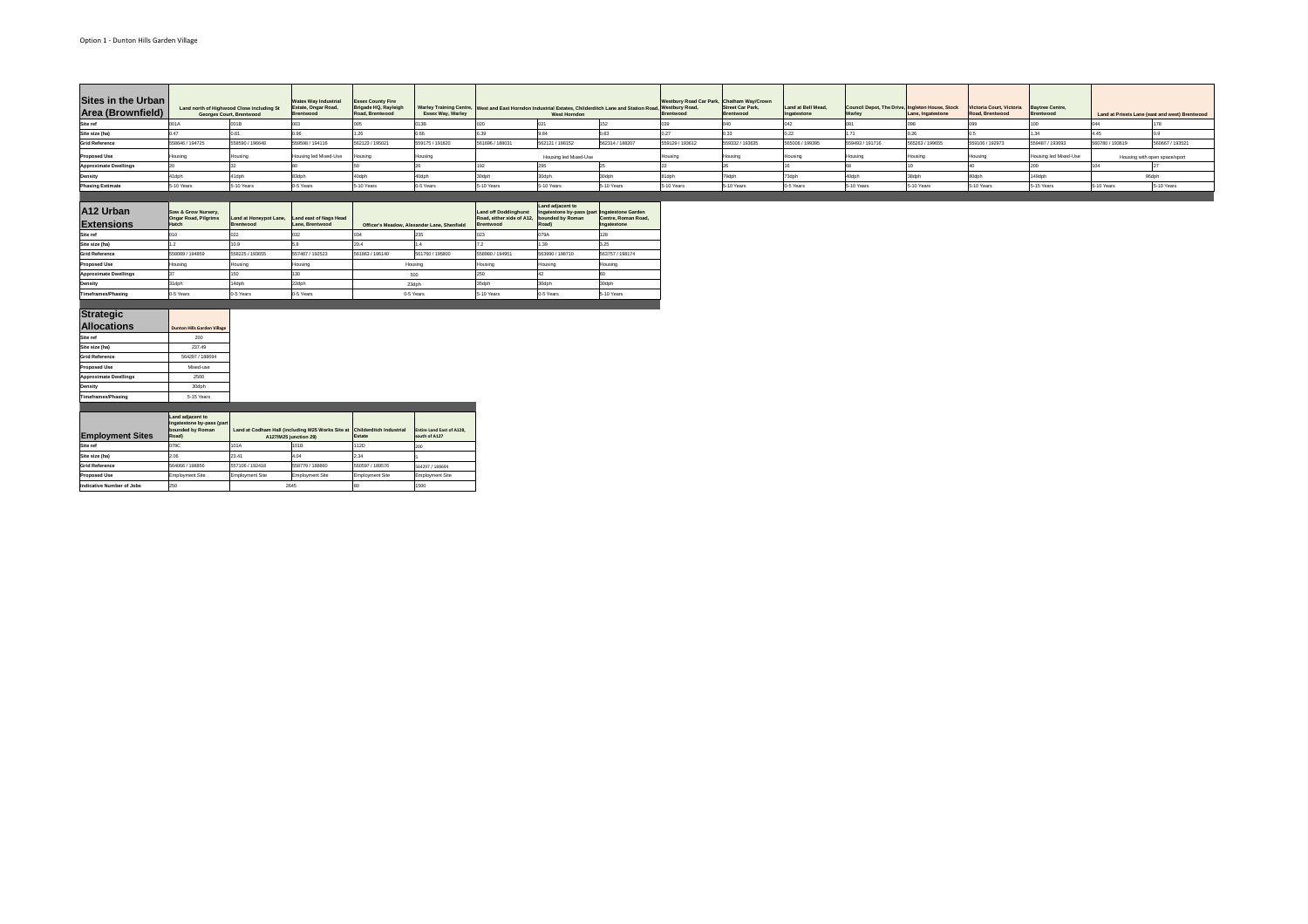| Sites in the Urban<br><b>Area (Brownfield)</b> |                                                                                    | Land north of Highwood Close including St<br><b>Georges Court, Brentwood</b> | <b>Wates Way Industrial</b><br>Estate, Ongar Road,<br><b>Brentwood</b>                            | <b>Essex County Fire</b><br>Brigade HQ, Rayleigh<br>Road, Brentwood | <b>Essex Way, Warley</b>                                    |                                                                                                | <b>West Horndon</b>                                                       | Warley Training Centre, West and East Horndon Industrial Estates, Childerditch Lane and Station Road, Westbury Road, | Westbury Road Car Park, Chatham Way/Crown<br><b>Brentwood</b> | Street Car Park,<br><b>Brentwood</b> | Land at Bell Mead,<br>Ingatestone | Council Depot, The Drive, Ingleton House, Stock<br>Warley | Lane, Ingatestone | Victoria Court, Victoria<br>Road, Brentwood | Baytree Centre,<br>Brentwood |                 | Land at Priests Lane (east and west) Brentwood |
|------------------------------------------------|------------------------------------------------------------------------------------|------------------------------------------------------------------------------|---------------------------------------------------------------------------------------------------|---------------------------------------------------------------------|-------------------------------------------------------------|------------------------------------------------------------------------------------------------|---------------------------------------------------------------------------|----------------------------------------------------------------------------------------------------------------------|---------------------------------------------------------------|--------------------------------------|-----------------------------------|-----------------------------------------------------------|-------------------|---------------------------------------------|------------------------------|-----------------|------------------------------------------------|
| Site ref                                       | 001A                                                                               | 001B                                                                         | 003                                                                                               |                                                                     | 013B                                                        | 020                                                                                            | 021                                                                       | 152                                                                                                                  |                                                               | 040                                  | 042                               |                                                           |                   | 099                                         | 100                          |                 | 178                                            |
| Site size (ha)                                 | 0.47                                                                               | 0.81                                                                         | 0.96                                                                                              | 1.26                                                                | 0.66                                                        | 6.39                                                                                           | 9.84                                                                      | 0.83                                                                                                                 | 0.27                                                          | 0.33                                 | 0.22                              | 1.71                                                      | 0.26              |                                             | 1.34                         | 4.45            |                                                |
| <b>Grid Reference</b>                          | 558646 / 194725                                                                    | 558590 / 196648                                                              | 559598 / 194116                                                                                   | 562123 / 195021                                                     | 559175 / 191820                                             | 561696 / 188031                                                                                | 562121 / 188152                                                           | 562314 / 188207                                                                                                      | 559129 / 193612                                               | 559332 / 193635                      | 565008 / 199395                   | 559493 / 191716                                           | 565263 / 199655   | 559106 / 192973                             | 559487 / 193693              | 560780 / 193619 | 560667 / 193521                                |
| <b>Proposed Use</b>                            | Housing                                                                            | Housing                                                                      | Housing led Mixed-Use                                                                             | Housing                                                             | Housing                                                     |                                                                                                | Housing led Mixed-Use                                                     |                                                                                                                      | Housing                                                       | Housing                              | Housing                           | Housing                                                   | Housing           | Housing                                     | Housing led Mixed-Use        |                 | Housing with open space/sport                  |
| <b>Approximate Dwellings</b>                   | 20                                                                                 | 32                                                                           |                                                                                                   |                                                                     |                                                             | 192                                                                                            | 295                                                                       | 25                                                                                                                   | 22                                                            | 26                                   | 16                                |                                                           |                   |                                             | 200                          | 104             |                                                |
| <b>Density</b>                                 | 41dph                                                                              | 41dph                                                                        | 83dph                                                                                             | 40dph                                                               | 40dph                                                       | 30dph                                                                                          | 30dph                                                                     | 30dph                                                                                                                | 81dph                                                         | 79dph                                | 73dph                             | 40dph                                                     | 38dph             | 80dph                                       | 149dph                       |                 | 96dph                                          |
| Phasing                                        | 5-10 Years                                                                         | 5-10 Years                                                                   | 0-5 Years                                                                                         | 5-10 Years                                                          | 0-5 Years                                                   | 5-10 Years                                                                                     | 5-10 Years                                                                | 5-10 Years                                                                                                           | 5-10 Years                                                    | 5-10 Years                           | 0-5 Years                         | 5-10 Years                                                | 5-10 Years        | 5-10 Years                                  | 5-15 Years                   | 5-10 Years      | 5-10 Years                                     |
|                                                |                                                                                    |                                                                              |                                                                                                   |                                                                     |                                                             |                                                                                                |                                                                           |                                                                                                                      |                                                               |                                      |                                   |                                                           |                   |                                             |                              |                 |                                                |
| A12 Urban<br><b>Extensions</b>                 | Sow & Grow Nursery,<br>Ongar Road, Pilgrims<br>Hatch                               | Land at Honeypot Lane, Land east of Nags Head<br><b>Brentwood</b>            | Lane, Brentwood                                                                                   | Officer's Meadow, Alexander Lane, Shenfield                         |                                                             | <b>Land off Doddinghurst</b><br>Road, either side of A12, bounded by Roman<br><b>Brentwood</b> | Land adjacent to<br>Ingatestone by-pass (part Ingatestone Garden<br>Road) | Centre, Roman Road,<br>Ingatestone                                                                                   |                                                               |                                      |                                   |                                                           |                   |                                             |                              |                 |                                                |
| Site ref                                       |                                                                                    | 022                                                                          |                                                                                                   |                                                                     | 235                                                         | 023                                                                                            | 079A                                                                      | 128                                                                                                                  |                                                               |                                      |                                   |                                                           |                   |                                             |                              |                 |                                                |
| Site size (ha)                                 |                                                                                    | 10.9                                                                         | 58                                                                                                | 20.4                                                                |                                                             | 7.2                                                                                            | 1.39                                                                      | 3.25                                                                                                                 |                                                               |                                      |                                   |                                                           |                   |                                             |                              |                 |                                                |
| <b>Grid Reference</b>                          | 558089 / 194859                                                                    | 558225 / 193655                                                              | 557487 / 192523                                                                                   | 561863 / 196140                                                     | 561760 / 195800                                             | 558980 / 194951                                                                                | 563990 / 198710                                                           | 563757 / 198174                                                                                                      |                                                               |                                      |                                   |                                                           |                   |                                             |                              |                 |                                                |
| <b>Proposed Use</b>                            | Housing                                                                            | Housing                                                                      | Housing                                                                                           | Housing                                                             |                                                             | Housing                                                                                        | Housing                                                                   | Housing                                                                                                              |                                                               |                                      |                                   |                                                           |                   |                                             |                              |                 |                                                |
| <b>Approximate Dwellings</b>                   | 27                                                                                 | 150                                                                          | 130                                                                                               |                                                                     | 500                                                         | 250                                                                                            | $\Delta$                                                                  | <b>GO</b>                                                                                                            |                                                               |                                      |                                   |                                                           |                   |                                             |                              |                 |                                                |
| <b>Density</b>                                 | 31dph                                                                              | 14dph                                                                        | 22dph                                                                                             | 23dph                                                               |                                                             | 35dph                                                                                          | 30dph                                                                     | 30dph                                                                                                                |                                                               |                                      |                                   |                                                           |                   |                                             |                              |                 |                                                |
| Phasing                                        | 0-5 Years                                                                          | 0-5 Years                                                                    | 0-5 Years                                                                                         | 0-5 Years                                                           | 0-5 Years                                                   | 5-10 Years                                                                                     | 0-5 Years                                                                 | 5-10 Years                                                                                                           |                                                               |                                      |                                   |                                                           |                   |                                             |                              |                 |                                                |
| <b>Strategic Allocations</b>                   |                                                                                    |                                                                              |                                                                                                   | <b>West Horndon Extension</b>                                       |                                                             |                                                                                                |                                                                           |                                                                                                                      |                                                               |                                      |                                   |                                                           |                   |                                             |                              |                 |                                                |
| Site ref                                       | 037A                                                                               | 037B                                                                         | 037C                                                                                              | 038A                                                                | 038B                                                        | 126                                                                                            |                                                                           |                                                                                                                      |                                                               |                                      |                                   |                                                           |                   |                                             |                              |                 |                                                |
| Site size (ha)                                 | 8.42                                                                               | 35.77                                                                        | 38.94                                                                                             | 7.91                                                                | 68.56                                                       | 19.47                                                                                          |                                                                           |                                                                                                                      |                                                               |                                      |                                   |                                                           |                   |                                             |                              |                 |                                                |
| <b>Grid Reference</b>                          | 562330 / 188419                                                                    | 562101 / 188840                                                              | 561712 / 188450                                                                                   | 563089 / 188432                                                     | 563006 / 188894                                             | 563326 / 188219                                                                                |                                                                           |                                                                                                                      |                                                               |                                      |                                   |                                                           |                   |                                             |                              |                 |                                                |
| Proposed use to assess                         |                                                                                    |                                                                              |                                                                                                   | Housing                                                             |                                                             |                                                                                                |                                                                           |                                                                                                                      |                                                               |                                      |                                   |                                                           |                   |                                             |                              |                 |                                                |
| <b>Approximate Dwellings</b>                   |                                                                                    |                                                                              |                                                                                                   | 2500                                                                |                                                             |                                                                                                |                                                                           |                                                                                                                      |                                                               |                                      |                                   |                                                           |                   |                                             |                              |                 |                                                |
| <b>Density</b>                                 |                                                                                    |                                                                              |                                                                                                   | 30dph                                                               |                                                             |                                                                                                |                                                                           |                                                                                                                      |                                                               |                                      |                                   |                                                           |                   |                                             |                              |                 |                                                |
| Timeframes/Phasing                             |                                                                                    |                                                                              |                                                                                                   | 5-15 Years                                                          |                                                             |                                                                                                |                                                                           |                                                                                                                      |                                                               |                                      |                                   |                                                           |                   |                                             |                              |                 |                                                |
| <b>Employment Sites</b>                        | Land adjacent to<br>Ingatestone by-pass (part<br>bounded by Roman<br>$\vert$ Road) |                                                                              | Land at Codham Hall (including M25 Works Site at Childerditch Industrial<br>A127/M25 junction 29) | Estate                                                              | <b>Land West of Thorndon</b><br><b>Avenue, West Horndon</b> |                                                                                                |                                                                           |                                                                                                                      |                                                               |                                      |                                   |                                                           |                   |                                             |                              |                 |                                                |
| Site ref                                       | 079C                                                                               | 101A                                                                         | 101B                                                                                              | 112D                                                                | 037B                                                        |                                                                                                |                                                                           |                                                                                                                      |                                                               |                                      |                                   |                                                           |                   |                                             |                              |                 |                                                |
| Site size (ha)                                 | 2.06                                                                               | 23.41                                                                        | 4.04                                                                                              | 2.34                                                                |                                                             |                                                                                                |                                                                           |                                                                                                                      |                                                               |                                      |                                   |                                                           |                   |                                             |                              |                 |                                                |
| <b>Grid Reference</b>                          | 564066 / 198856                                                                    | 557106 / 192418                                                              | 558779 / 188860                                                                                   | 560597 / 189576                                                     | 562101 / 188840                                             |                                                                                                |                                                                           |                                                                                                                      |                                                               |                                      |                                   |                                                           |                   |                                             |                              |                 |                                                |
| <b>Proposed Use</b>                            | <b>Employment Site</b>                                                             | <b>Employment Site</b>                                                       | <b>Employment Site</b>                                                                            | <b>Employment Site</b>                                              | <b>Employment Site</b>                                      |                                                                                                |                                                                           |                                                                                                                      |                                                               |                                      |                                   |                                                           |                   |                                             |                              |                 |                                                |
| <b>Indicative Number of Jobs</b>               | 250                                                                                |                                                                              | 2645                                                                                              |                                                                     | 1500                                                        |                                                                                                |                                                                           |                                                                                                                      |                                                               |                                      |                                   |                                                           |                   |                                             |                              |                 |                                                |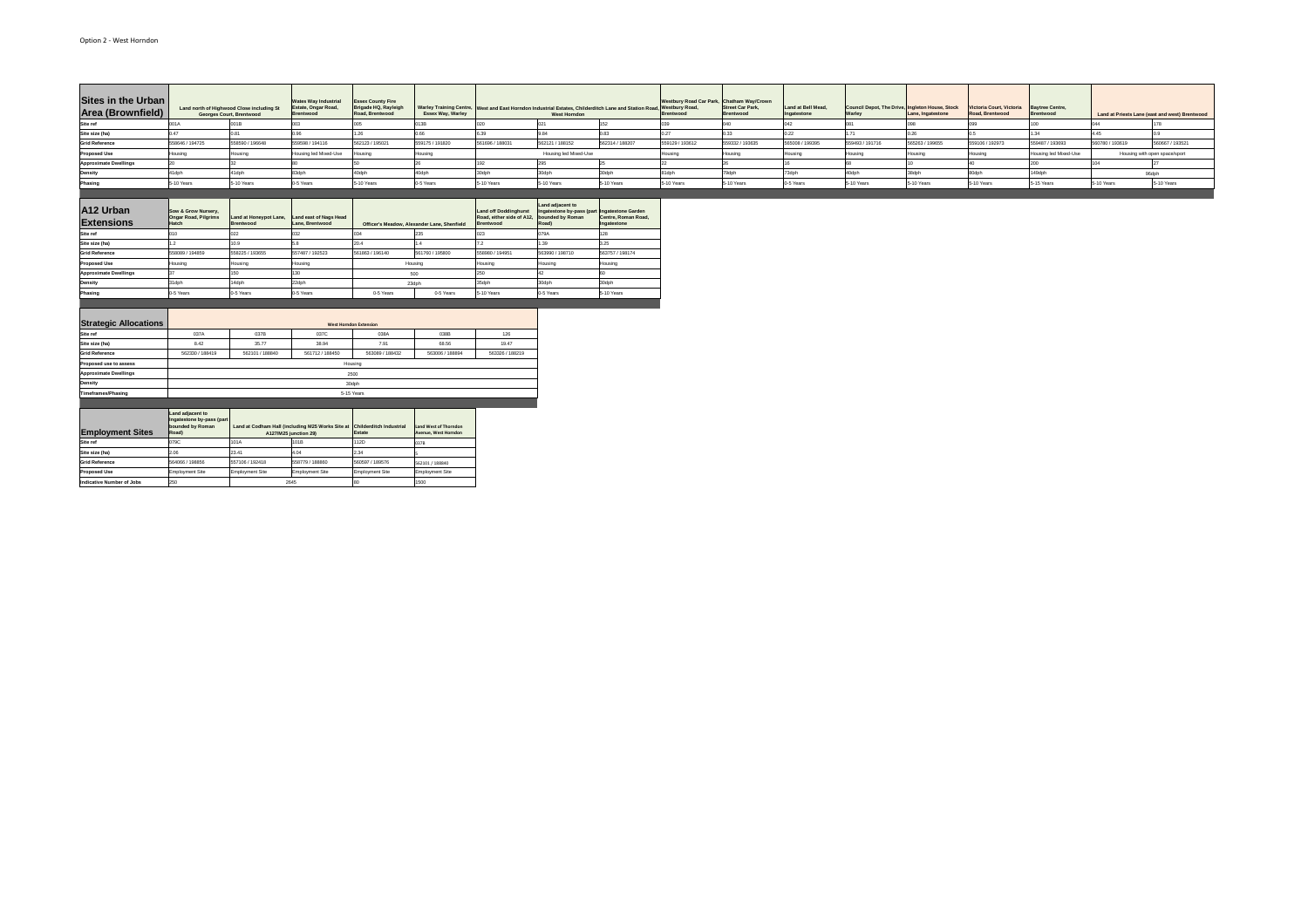| Sites in the Urban<br><b>Area (Brownfield)</b> | <b>Georges Court, Brentwood</b>                                            | Land north of Highwood Close including St                         | <b>Wates Way Industrial</b><br>Estate, Ongar Road,<br><b>Brentwood</b>                            | <b>Essex County Fire</b><br>Brigade HQ, Rayleigh<br>Road, Brentwood | <b>Essex Way, Warley</b>                    |                                                                                               | Warley Training Centre, West and East Horndon Industrial Estates, Childerditch Lane and Station Road, Westbury Road,<br><b>West Horndon</b> |                 | Westbury Road Car Park, Chatham Way/Crown<br><b>Brentwood</b> | <b>Street Car Park,</b><br><b>Brentwood</b> | Land at Bell Mead,<br>Ingatestone | Council Depot, The Drive, Ingleton House, Stock<br>Warley | Lane, Ingatestone | Victoria Court, Victoria<br>Road, Brentwood | Baytree Centre,<br>Brentwood |                               | Land at Priests Lane (east and west) Brentwood |
|------------------------------------------------|----------------------------------------------------------------------------|-------------------------------------------------------------------|---------------------------------------------------------------------------------------------------|---------------------------------------------------------------------|---------------------------------------------|-----------------------------------------------------------------------------------------------|---------------------------------------------------------------------------------------------------------------------------------------------|-----------------|---------------------------------------------------------------|---------------------------------------------|-----------------------------------|-----------------------------------------------------------|-------------------|---------------------------------------------|------------------------------|-------------------------------|------------------------------------------------|
| Site ref                                       | 001A                                                                       | 001B                                                              | 003                                                                                               |                                                                     | 013B                                        | 020                                                                                           | 021                                                                                                                                         | 152             |                                                               | 040                                         | 042                               |                                                           |                   | 099                                         | 100                          |                               |                                                |
| Site size (ha)                                 | 0.47                                                                       | 0.81                                                              | 0.96                                                                                              | 1.26                                                                | 0.66                                        | 3.39                                                                                          | 9.84                                                                                                                                        | 0.83            | 0.27                                                          |                                             | 0.22                              | 1.71                                                      | 0.26              |                                             | 1.34                         | 4.45                          |                                                |
| <b>Grid Reference</b>                          | 558646 / 194725                                                            | 558590 / 196648                                                   | 559598 / 194116                                                                                   | 562123 / 195021                                                     | 559175 / 191820                             | 561696 / 188031                                                                               | 562121 / 188152                                                                                                                             | 562314 / 188207 | 559129 / 193612                                               | 559332 / 193635                             | 565008 / 199395                   | 559493 / 191716                                           | 565263 / 199655   | 559106 / 192973                             | 559487 / 193693              | 560780 / 193619               | 560667 / 193521                                |
| <b>Proposed Use</b>                            | Housing                                                                    | Housing                                                           | Housing led Mixed-Use                                                                             | lousing                                                             | Housing                                     |                                                                                               | Housing led Mixed-Use                                                                                                                       |                 | Housing                                                       | Housing                                     | Housing                           | Housing                                                   | Housing           | Housing                                     | Housing led Mixed-Use        | Housing with open space/sport |                                                |
| <b>Approximate Dwellings</b>                   | 20                                                                         | 32                                                                |                                                                                                   |                                                                     |                                             | 192                                                                                           | 295                                                                                                                                         |                 |                                                               |                                             | 16                                |                                                           |                   |                                             | 200                          | 104                           |                                                |
| <b>Density</b>                                 | 41dph                                                                      | 41dph                                                             | 83dph                                                                                             | 40dph                                                               | 40dph                                       | 30dph                                                                                         | 30dph                                                                                                                                       | 30dph           | 81dph                                                         | 79dph                                       | 73dph                             | 40dph                                                     | 38dph             | 80dph                                       | 149dph                       | 96dph                         |                                                |
| <b>Timeframes/Phasing</b>                      | 5-10 Years                                                                 | 5-10 Years                                                        | 0-5 Years                                                                                         | 5-10 Years                                                          | 0-5 Years                                   | 5-10 Years                                                                                    | 5-10 Years                                                                                                                                  | 5-10 Years      | 5-10 Years                                                    | 5-10 Years                                  | 0-5 Years                         | 5-10 Years                                                | 5-10 Years        | 5-10 Years                                  | 5-15 Years                   | 5-10 Years                    | 5-10 Years                                     |
| A12 Urban<br><b>Extensions</b>                 | Sow & Grow Nursery,<br>Ongar Road, Pilgrims<br>Hatch                       | Land at Honeypot Lane, Land east of Nags Head<br><b>Brentwood</b> | Lane, Brentwood                                                                                   |                                                                     | Officer's Meadow, Alexander Lane, Shenfield | Land adjacent to<br>Ingatestone by-pass (part Ingatestone Garden<br>bounded by Roman<br>Road) | Centre, Roman Road,<br>Ingatestone                                                                                                          |                 |                                                               |                                             |                                   |                                                           |                   |                                             |                              |                               |                                                |
| Site ref                                       | 010                                                                        | 022                                                               |                                                                                                   |                                                                     | 235                                         | 079A                                                                                          | 128                                                                                                                                         |                 |                                                               |                                             |                                   |                                                           |                   |                                             |                              |                               |                                                |
| Site size (ha)                                 |                                                                            | 10.9                                                              |                                                                                                   | 20.4                                                                | $\overline{a}$                              | 1.39                                                                                          | 3.25                                                                                                                                        |                 |                                                               |                                             |                                   |                                                           |                   |                                             |                              |                               |                                                |
| <b>Grid Reference</b>                          | 558089 / 194859                                                            | 558225 / 193655                                                   | 557487 / 192523                                                                                   | 561863 / 196140                                                     | 561760 / 195800                             | 563990 / 198710                                                                               | 563757 / 198174                                                                                                                             |                 |                                                               |                                             |                                   |                                                           |                   |                                             |                              |                               |                                                |
| <b>Proposed Use</b>                            | Housing                                                                    | Housing                                                           | Housing                                                                                           |                                                                     | Housing                                     | Housing                                                                                       | Housing                                                                                                                                     |                 |                                                               |                                             |                                   |                                                           |                   |                                             |                              |                               |                                                |
| <b>Approximate Dwellings</b>                   | 37                                                                         | 150                                                               | 130                                                                                               |                                                                     | 500                                         |                                                                                               | RΠ                                                                                                                                          |                 |                                                               |                                             |                                   |                                                           |                   |                                             |                              |                               |                                                |
| <b>Density</b>                                 | 31dph                                                                      | 14dph                                                             | 22dph                                                                                             |                                                                     | 23dph                                       | 30dph                                                                                         | 30dph                                                                                                                                       |                 |                                                               |                                             |                                   |                                                           |                   |                                             |                              |                               |                                                |
| <b>Timeframes/Phasing</b>                      | 0-5 Years                                                                  | 0-5 Years                                                         | 0-5 Years                                                                                         | 0-5 Years                                                           | 0-5 Years                                   | 0-5 Years                                                                                     | 5-10 Years                                                                                                                                  |                 |                                                               |                                             |                                   |                                                           |                   |                                             |                              |                               |                                                |
| <b>Strategic Allocations</b>                   |                                                                            |                                                                   | <b>North of Brentwood</b>                                                                         |                                                                     |                                             |                                                                                               |                                                                                                                                             |                 |                                                               |                                             |                                   |                                                           |                   |                                             |                              |                               |                                                |
| Site ref                                       | 023                                                                        | 024A                                                              | 024B                                                                                              | 089                                                                 |                                             |                                                                                               |                                                                                                                                             |                 |                                                               |                                             |                                   |                                                           |                   |                                             |                              |                               |                                                |
| Site size (ha)                                 | 7.2                                                                        | 0.67                                                              | 19.58                                                                                             | 20.01                                                               |                                             |                                                                                               |                                                                                                                                             |                 |                                                               |                                             |                                   |                                                           |                   |                                             |                              |                               |                                                |
| <b>Grid Reference</b>                          | 558980 / 194951                                                            | 559167 / 195069                                                   | 559582 / 195142                                                                                   | 559357 / 195461                                                     |                                             |                                                                                               |                                                                                                                                             |                 |                                                               |                                             |                                   |                                                           |                   |                                             |                              |                               |                                                |
| <b>Proposed Use</b>                            |                                                                            | Housing                                                           |                                                                                                   | Housing and Leisure                                                 |                                             |                                                                                               |                                                                                                                                             |                 |                                                               |                                             |                                   |                                                           |                   |                                             |                              |                               |                                                |
| <b>Approximate Dwellings</b>                   | 250                                                                        |                                                                   | 770                                                                                               | 400                                                                 |                                             |                                                                                               |                                                                                                                                             |                 |                                                               |                                             |                                   |                                                           |                   |                                             |                              |                               |                                                |
| <b>Density</b>                                 | 35dph                                                                      |                                                                   | 38dph                                                                                             | 40dph                                                               |                                             |                                                                                               |                                                                                                                                             |                 |                                                               |                                             |                                   |                                                           |                   |                                             |                              |                               |                                                |
| Timeframes/Phasing                             | 0-5 Years                                                                  | 0-5 Years                                                         | 0-5 Years                                                                                         | 0-5 Years                                                           |                                             |                                                                                               |                                                                                                                                             |                 |                                                               |                                             |                                   |                                                           |                   |                                             |                              |                               |                                                |
| <b>Employment Sites</b>                        | Land adjacent to<br>Ingatestone by-pass (part<br>bounded by Roman<br>Road) |                                                                   | Land at Codham Hall (including M25 Works Site at Childerditch Industrial<br>A127/M25 junction 29) | Estate                                                              |                                             |                                                                                               |                                                                                                                                             |                 |                                                               |                                             |                                   |                                                           |                   |                                             |                              |                               |                                                |
| Site ref                                       | 079C                                                                       | 101A                                                              | 101B                                                                                              | 112D                                                                |                                             |                                                                                               |                                                                                                                                             |                 |                                                               |                                             |                                   |                                                           |                   |                                             |                              |                               |                                                |
| Site size (ha)                                 | 2.06                                                                       | 23.41                                                             | 4.04                                                                                              | 2.34                                                                |                                             |                                                                                               |                                                                                                                                             |                 |                                                               |                                             |                                   |                                                           |                   |                                             |                              |                               |                                                |
| <b>Grid Reference</b>                          | 564066 / 198856                                                            | 557106 / 192418                                                   | 558779 / 188860                                                                                   | 560597 / 189576                                                     |                                             |                                                                                               |                                                                                                                                             |                 |                                                               |                                             |                                   |                                                           |                   |                                             |                              |                               |                                                |
| <b>Proposed Use</b>                            | <b>Employment Site</b>                                                     | <b>Employment Site</b>                                            | <b>Employment Site</b>                                                                            | <b>Employment Site</b>                                              |                                             |                                                                                               |                                                                                                                                             |                 |                                                               |                                             |                                   |                                                           |                   |                                             |                              |                               |                                                |
| <b>Indicative Number of Jobs</b>               | 250                                                                        |                                                                   | 2645                                                                                              |                                                                     |                                             |                                                                                               |                                                                                                                                             |                 |                                                               |                                             |                                   |                                                           |                   |                                             |                              |                               |                                                |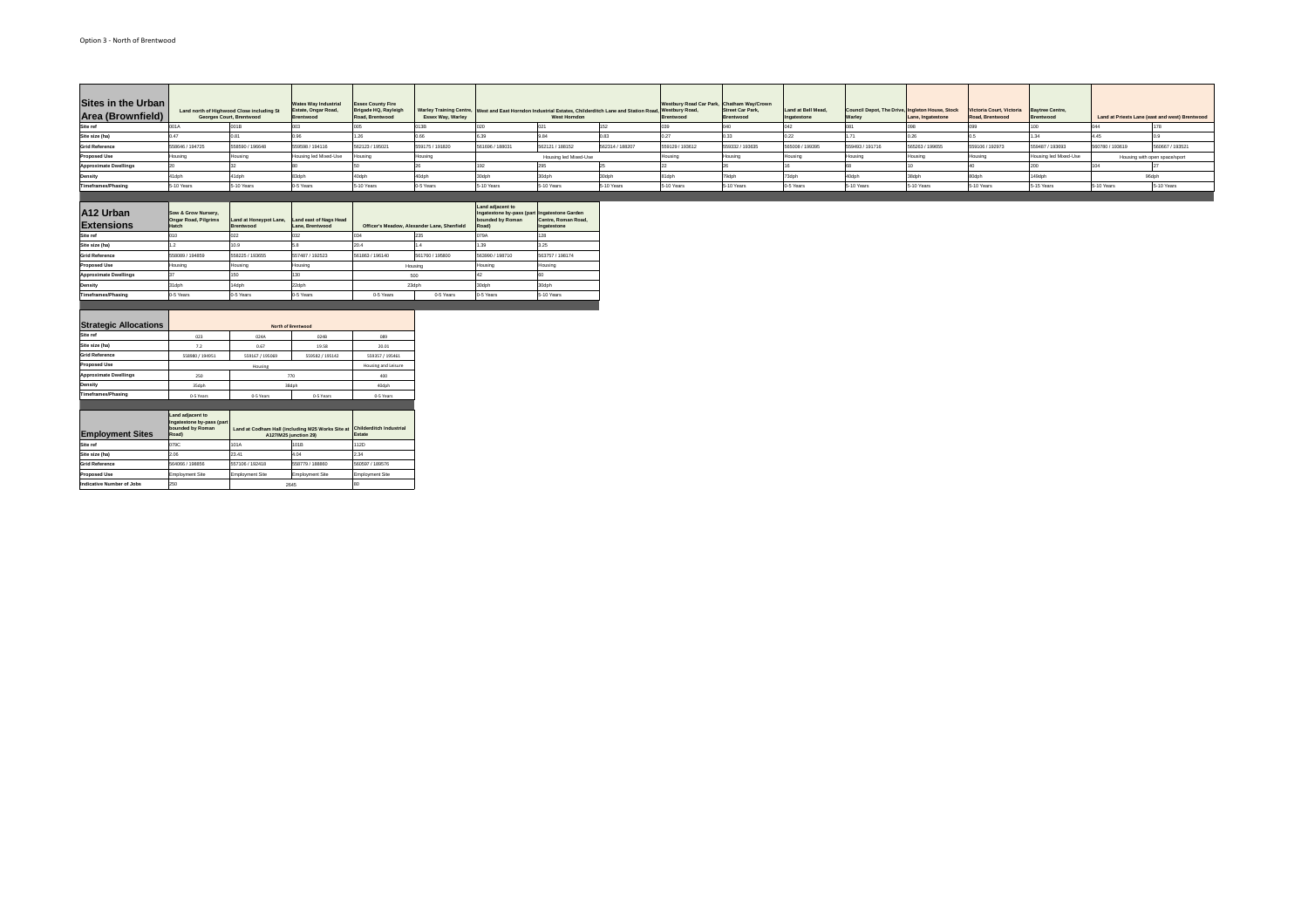| Sites in the Urban                                           |                                                                                                                          |                                                                              | <b>Wates Way Industrial</b>                   | <b>Essex County Fire</b>                |                                                            |                       |                                                                                               |                    | Westbury Road Car Park, Chatham Way/Crown |                                             |                                   |                                     |                                            |                                             |                              |                 |                                                |
|--------------------------------------------------------------|--------------------------------------------------------------------------------------------------------------------------|------------------------------------------------------------------------------|-----------------------------------------------|-----------------------------------------|------------------------------------------------------------|-----------------------|-----------------------------------------------------------------------------------------------|--------------------|-------------------------------------------|---------------------------------------------|-----------------------------------|-------------------------------------|--------------------------------------------|---------------------------------------------|------------------------------|-----------------|------------------------------------------------|
|                                                              |                                                                                                                          | Land north of Highwood Close including St<br><b>Georges Court, Brentwood</b> | Estate, Ongar Road,<br><b>Brentwood</b>       | Brigade HQ, Rayleigh<br>Road, Brentwood | <b>Warley Training Centre,</b><br><b>Essex Way, Warley</b> |                       | West and East Horndon Industrial Estates, Childerditch Lane and Station<br>Road, West Horndon |                    | <b>Westbury Road,</b><br>Brentwood        | <b>Street Car Park,</b><br><b>Brentwood</b> | Land at Bell Mead,<br>Ingatestone | Council Depot, The<br>Drive, Warley | Ingleton House, Stock<br>Lane, Ingatestone | Victoria Court, Victoria<br>Road, Brentwood | Baytree Centre,<br>Brentwood |                 | Land at Priests Lane (east and west) Brentwood |
| <b>Area (Brownfield)</b>                                     | 001A                                                                                                                     | 001B                                                                         | 003                                           | 005                                     | 013B                                                       | 020                   | 021                                                                                           | 152                |                                           | 040                                         | 042                               | 081                                 | 098                                        |                                             | 100                          | 044             | 178                                            |
| Site size (ha)                                               | 0.47                                                                                                                     | 0.81                                                                         | 0.96                                          | 1.26                                    | 0.66                                                       | 6.39                  | 9.84                                                                                          | 0.83               | 0.27                                      | 0.33                                        | 0.22                              | 1.71                                | 0.26                                       | 0.5                                         | 1.34                         | 4.45            | 0.9                                            |
| <b>Grid Reference</b>                                        | 558646 / 194725                                                                                                          | 558590 / 196648                                                              | 559598 / 194116                               | 562123 / 195021                         | 559175 / 191820                                            | 561696 / 188031       | 562121 / 188152                                                                               | 562314 / 188207    | 559129 / 193612                           | 559332 / 193635                             | 565008 / 199395                   | 559493 / 191716                     | 565263 / 199655                            | 559106 / 192973                             | 559487 / 193693              | 560780 / 193619 | 560667 / 193521                                |
| <b>Proposed Use</b>                                          | Housing                                                                                                                  | Housing                                                                      | Housing led Mixed-Use                         | Housing                                 | Housing                                                    |                       | Housing led Mixed-Use                                                                         |                    | Housing                                   | Housing                                     | Housing                           | Housing                             | Housing                                    | Housing                                     | Housing led Mixed-Use        |                 | Housing with open space/sport                  |
| <b>Approximate Dwellings</b>                                 |                                                                                                                          | 32                                                                           |                                               | <b>150</b>                              | 26                                                         | 192                   | 295                                                                                           | 25                 | 22                                        |                                             |                                   |                                     |                                            | 40                                          | 200                          | 104             | 27                                             |
| <b>Density</b>                                               | 41dph                                                                                                                    | 41dph                                                                        | 83dph                                         | 40dph                                   | 40dph                                                      | 30dph                 | 30dph                                                                                         | 30dph              | 81dph                                     | 79dph                                       | 73dph                             | 40dph                               | 38dph                                      | 80dph                                       | 149dph                       |                 | 96dph                                          |
| Phasing                                                      | 5-10 Years                                                                                                               | 5-10 Years                                                                   | 0-5 Years                                     | 5-10 Years                              | 0-5 Years                                                  | 5-10 Years            | 5-10 Years                                                                                    | 5-10 Years         | 5-10 Years                                | 5-10 Years                                  | 0-5 Years                         | 5-10 Years                          | 5-10 Years                                 | 5-10 Years                                  | 5-15 Years                   | 5-10 Years      | 5-10 Years                                     |
|                                                              |                                                                                                                          |                                                                              |                                               |                                         |                                                            |                       |                                                                                               |                    |                                           |                                             |                                   |                                     |                                            |                                             |                              |                 |                                                |
|                                                              |                                                                                                                          |                                                                              |                                               |                                         |                                                            |                       | Land adjacent to                                                                              |                    |                                           |                                             |                                   |                                     |                                            |                                             |                              |                 |                                                |
| A12 Urban                                                    | Sow & Grow Nursery,<br>Ongar Road, Pilgrims                                                                              |                                                                              | Land at Honeypot Lane, Land east of Nags Head |                                         |                                                            | Land off Doddinghurst | Ingatestone by-pass<br>Road, either side of A12, (part bounded by Roman Centre, Roman Road,   | Ingatestone Garden |                                           |                                             |                                   |                                     |                                            |                                             |                              |                 |                                                |
| <b>Extensions</b>                                            | Hatch                                                                                                                    | <b>Brentwood</b>                                                             | Lane, Brentwood                               |                                         | Officer's Meadow, Alexander Lane, Shenfield                | Brentwood             | Road)                                                                                         | Ingatestone        |                                           |                                             |                                   |                                     |                                            |                                             |                              |                 |                                                |
| Site ref                                                     | 010                                                                                                                      | 022                                                                          | 032                                           | 034                                     | 235                                                        |                       | 079A                                                                                          | 128                |                                           |                                             |                                   |                                     |                                            |                                             |                              |                 |                                                |
| Site size (ha)                                               |                                                                                                                          | 10.9                                                                         | 5.8                                           | 20.4                                    | 14                                                         |                       | 1.39                                                                                          | 3.25               |                                           |                                             |                                   |                                     |                                            |                                             |                              |                 |                                                |
| <b>Grid Reference</b>                                        | 558089 / 194859                                                                                                          | 558225 / 193655                                                              | 557487 / 192523                               | 561863 / 196140                         | 561760 / 195800                                            | 558980 / 194951       | 563990 / 198710                                                                               | 563757 / 198174    |                                           |                                             |                                   |                                     |                                            |                                             |                              |                 |                                                |
| <b>Proposed Use</b>                                          | Housing                                                                                                                  | Housing                                                                      | Housing                                       |                                         | Housing                                                    | Housing               | Housing                                                                                       | Housing            |                                           |                                             |                                   |                                     |                                            |                                             |                              |                 |                                                |
| <b>Approximate Dwellings</b>                                 |                                                                                                                          | 150                                                                          | 130                                           |                                         | 500                                                        | 250                   | 42                                                                                            | 60                 |                                           |                                             |                                   |                                     |                                            |                                             |                              |                 |                                                |
| <b>Density</b>                                               | 31dph                                                                                                                    | 14dph                                                                        | 22dph                                         |                                         | 23dph                                                      | 35dph                 | 30dph                                                                                         | 30dph              |                                           |                                             |                                   |                                     |                                            |                                             |                              |                 |                                                |
| Phasing                                                      | 0-5 Years                                                                                                                | 0-5 Years                                                                    | 0-5 Years                                     | 0-5 Years                               | 0-5 Years                                                  | 5-10 Years            | 0-5 Years                                                                                     | 5-10 Years         |                                           |                                             |                                   |                                     |                                            |                                             |                              |                 |                                                |
|                                                              |                                                                                                                          |                                                                              |                                               |                                         |                                                            |                       |                                                                                               |                    |                                           |                                             |                                   |                                     |                                            |                                             |                              |                 |                                                |
|                                                              |                                                                                                                          |                                                                              |                                               |                                         |                                                            |                       |                                                                                               |                    |                                           |                                             |                                   |                                     |                                            |                                             |                              |                 |                                                |
| Strategic Allocations Land east of Running Waters, Brentwood |                                                                                                                          |                                                                              |                                               |                                         |                                                            |                       |                                                                                               |                    |                                           |                                             |                                   |                                     |                                            |                                             |                              |                 |                                                |
| Site ref                                                     | 028A                                                                                                                     | 028B                                                                         |                                               |                                         |                                                            |                       |                                                                                               |                    |                                           |                                             |                                   |                                     |                                            |                                             |                              |                 |                                                |
| Site size (ha)                                               | 26.57                                                                                                                    | 0.67                                                                         |                                               |                                         |                                                            |                       |                                                                                               |                    |                                           |                                             |                                   |                                     |                                            |                                             |                              |                 |                                                |
| <b>Grid Reference</b>                                        | 561435 / 192724                                                                                                          | 561933 / 192722                                                              |                                               |                                         |                                                            |                       |                                                                                               |                    |                                           |                                             |                                   |                                     |                                            |                                             |                              |                 |                                                |
| <b>Proposed Use</b>                                          |                                                                                                                          | Housing                                                                      |                                               |                                         |                                                            |                       |                                                                                               |                    |                                           |                                             |                                   |                                     |                                            |                                             |                              |                 |                                                |
| <b>Approximate Dwellings</b>                                 |                                                                                                                          | Approx 1000                                                                  |                                               |                                         |                                                            |                       |                                                                                               |                    |                                           |                                             |                                   |                                     |                                            |                                             |                              |                 |                                                |
| Density                                                      |                                                                                                                          | 35dph                                                                        |                                               |                                         |                                                            |                       |                                                                                               |                    |                                           |                                             |                                   |                                     |                                            |                                             |                              |                 |                                                |
| <b>Phasing</b>                                               | 0-5 Years                                                                                                                | 0-5 Years                                                                    |                                               |                                         |                                                            |                       |                                                                                               |                    |                                           |                                             |                                   |                                     |                                            |                                             |                              |                 |                                                |
|                                                              |                                                                                                                          |                                                                              |                                               |                                         |                                                            |                       |                                                                                               |                    |                                           |                                             |                                   |                                     |                                            |                                             |                              |                 |                                                |
|                                                              | Land adjacent to                                                                                                         |                                                                              |                                               |                                         |                                                            |                       |                                                                                               |                    |                                           |                                             |                                   |                                     |                                            |                                             |                              |                 |                                                |
|                                                              | Ingatestone by-pass<br>(part bounded by Roman   Land at Codham Hall (including M25 Works Site at Childerditch Industrial |                                                                              |                                               |                                         |                                                            |                       |                                                                                               |                    |                                           |                                             |                                   |                                     |                                            |                                             |                              |                 |                                                |
| <b>Employment Sites</b>                                      | Road)                                                                                                                    |                                                                              | A127/M25 junction 29)                         | Estate                                  |                                                            |                       |                                                                                               |                    |                                           |                                             |                                   |                                     |                                            |                                             |                              |                 |                                                |
| Site ref                                                     | 079C                                                                                                                     | 101A                                                                         | 101B                                          | 112D                                    |                                                            |                       |                                                                                               |                    |                                           |                                             |                                   |                                     |                                            |                                             |                              |                 |                                                |
| Site size (ha)                                               | 2.06                                                                                                                     | 23.41                                                                        | 4.04                                          | 2.34                                    |                                                            |                       |                                                                                               |                    |                                           |                                             |                                   |                                     |                                            |                                             |                              |                 |                                                |
| <b>Grid Reference</b>                                        | 564066 / 198856                                                                                                          | 557106 / 192418                                                              | 558779 / 188860                               | 560597 / 189576                         |                                                            |                       |                                                                                               |                    |                                           |                                             |                                   |                                     |                                            |                                             |                              |                 |                                                |
| <b>Proposed Use</b>                                          | <b>Employment Site</b>                                                                                                   | <b>Employment Site</b>                                                       | <b>Employment Site</b>                        | <b>Employment Site</b>                  |                                                            |                       |                                                                                               |                    |                                           |                                             |                                   |                                     |                                            |                                             |                              |                 |                                                |
| <b>Indicative Number of Jobs</b>                             | 250                                                                                                                      |                                                                              | 2645                                          | 80                                      |                                                            |                       |                                                                                               |                    |                                           |                                             |                                   |                                     |                                            |                                             |                              |                 |                                                |